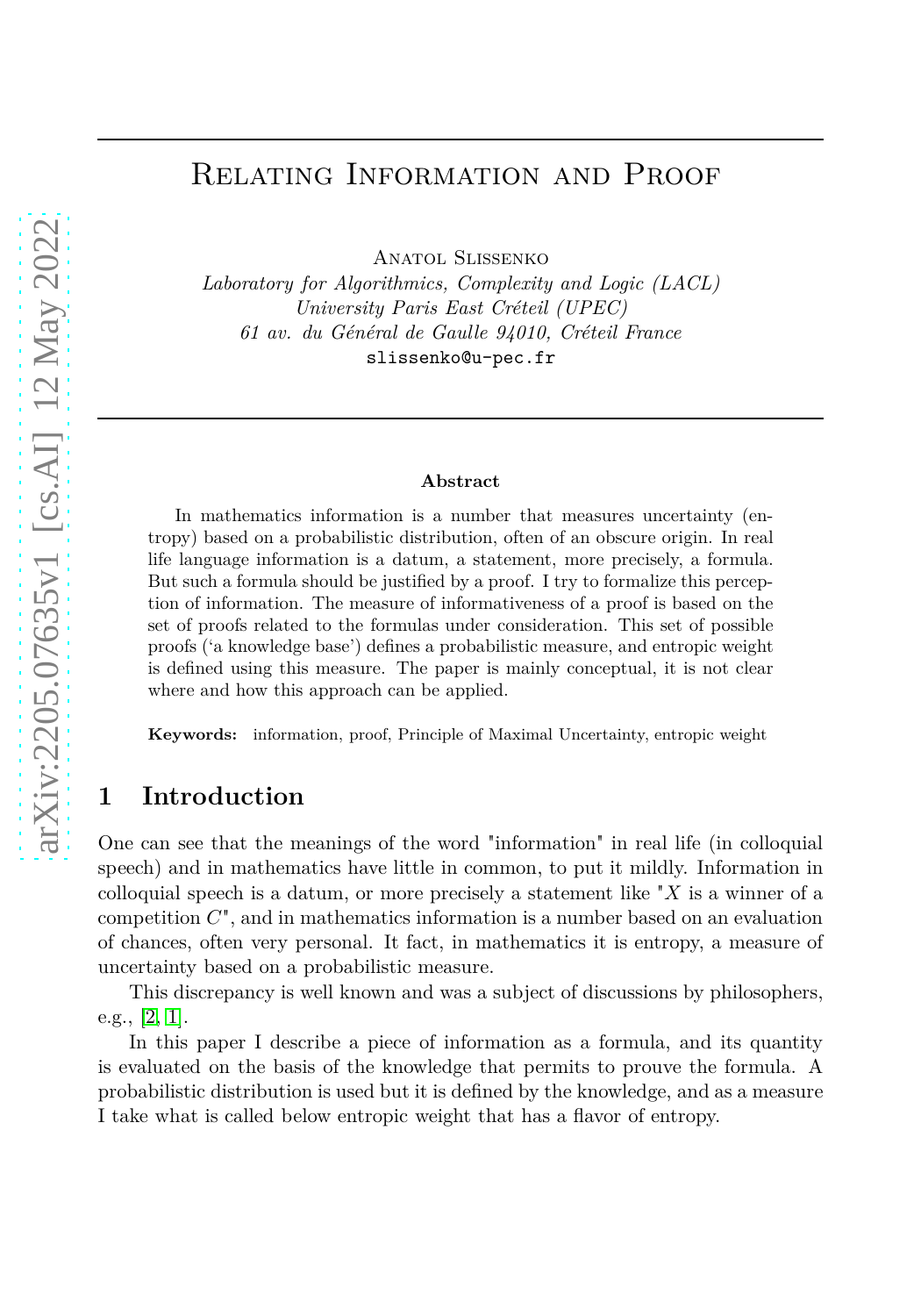## **2 Motivational example**

Three men named *Bok*, *Dok*, *Fok* participate in a competition **C** where there is only one winner. The winner is announced by different sources at the same time (with this assumption we avoid mentioning the time moments).

Look at the classical view at the quantity of information received by different persons.

Someone called *X* estimates that *Bok* wins with probability  $\frac{1}{4}$ , *Dok* wins with probability  $\frac{1}{4}$ , *Fok* wins with probability  $\frac{1}{2}$ .

Someone called *Y* estimates that *Bok* wins with probability  $\frac{1}{8}$ , *Dok* wins with probability  $\frac{7}{16}$ , *Fok* wins with probability  $\frac{7}{16}$ .

Someone called *Z* has no estimations of chances at all, so for him all outcomes are equiprobable.

In mathematics the information of *X* about the winner is  $-\left(\frac{1}{4}\right)$  $rac{1}{4} \log \frac{1}{4} + \frac{1}{4}$  $\frac{1}{4} \log \frac{1}{4} + \frac{1}{2}$  $\frac{1}{2}\log\frac{1}{2}$ ) =  $\frac{3}{2}$  = 1.5, the information of *Y* about the winner is  $-\left(\frac{1}{8}\right)$  $\frac{1}{8}$  log  $\frac{1}{8} + \frac{7}{16}$  log  $\frac{7}{16} + \frac{7}{16}$  log  $\frac{7}{16}$ )  $\approx 1.42$ the information of *Z* about the winner is  $-(3 \cdot \frac{1}{3})$  $\frac{1}{3}$  log  $\frac{1}{3}$ ) = log  $3 \approx 1.58$ 

Do the numbers 1*.*5, 1*.*4 and 1*.*58 give information about the winner we are interested in? Surely, not. They evaluate the uncertainty of the systems involved, and these uncertainties are individual.

Suppose that *Bok* is the winner. Suppose that *in some way* this information was received by *X*, *Y* and *Z*. It is the same for all of them.

What is "Bok is the winner" mathematically? It is a logical formula, namely, "Bok is the winner of competition *C*".

How do we get this information (that is, clearly, not a number)?

"Bok is the winner" is of value if it comes with a *proof* that *Bok* is the winner. Such a proof may be of the following kind.

"Radio station *R* always gives truthful information about competitions. It broadcasted that *Bok* is the winner of the competition".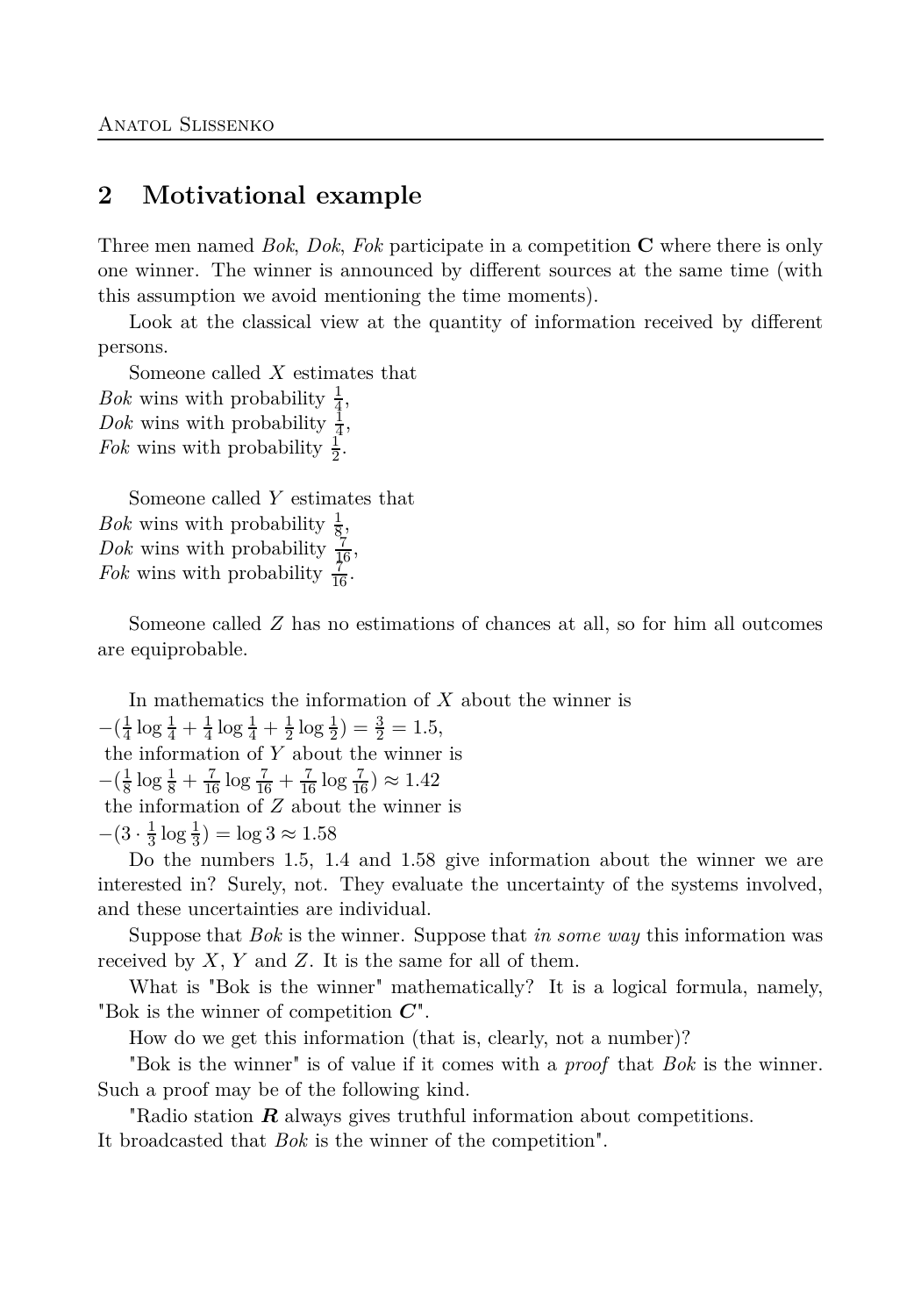This is the information we are interested in. Look at it more formally.

### **2.1 Inference system and proofs for the example**

### **Constants.**

 $\mathcal{P} = \{Bok, Dok, Fok\}$  are participants,  $\mathcal{S} = \{R_1, R_2, R_3\}$  is a finite set of information (data) sources (some of them are always truthful, others are always deceitful or may be sometimes truthful, sometimes deceitful.)

### **Predicates and functions.**

*Day* is the name of the day we speak about.

*Win*( $\alpha$ ), where  $\alpha \in \mathcal{P}$ , says that  $\alpha$  is the winner

 $Brd(R,\alpha)$  says that *R* broadcasts that  $\alpha$  is the winner.

*F ri* is an abbreviation of *F riday*, the name of a particular day of the week. **Axioms.**

If  $R \in \mathcal{S}$  is truthful and R broadcasts  $\Phi$  then  $\Phi$ .

If *R* is deceitful and *R* broadcasted  $\Phi$  then  $\neg \Phi$ .

Source  $R_1$  is always truthful.

Source  $R_2$  is truthful on Fridays and deceitful on other days.

Source  $R_3$  is always deceitful.

There is a always winner :  $(Win(Bok) \vee Win(Dok) \vee Win(Fok)).$ 

There is at most one winner :  $(Win(\alpha) \to \neg Win(\beta)$  for  $\alpha \neq \beta$ .

### **User's Data (possible user's axioms).**

*Brd*( $R, \alpha$ ), i.e.,  $R$  broadcasts that  $\alpha$  is a winner, where  $R \in S$  and  $\alpha \in \mathcal{P}$ .  $Day(t) = Fri.$ 

As inference rules we use axioms and predicate logic .

### **Proofs.**

Any proof starts with user's data.

If a user says something about broadcast, then for the user it is truthful. We assume that in the set of proofs (that is a 'knowledge system') all the proofs have the final formula of the form  $Win(\alpha)$ , though the inference system outlined above permits proofs with other final formulas, in particular like *W in*(*Bok*) ∨ *W in*(*F ok*).

Here is a set of proofs that that are presumed to constitute a 'knowledge system'. We do not make explicit the analysis, i.e., how this or that formula is obtained, it is evident.

 $QB$ **1**:  $Day = Fri$ ,  $Brd(R_2, Bok)$ ,  $Win(Bok)$ .  $QB2: Day \neq Fri, Brd(R_2, Dok), Brd(R_1, Bok), Win(Bok).$  $QB3: Day \neq Fri, Brd(R_2, Dok), Win(Bok) \vee Win(Fok), Brd(R_3, Fok),$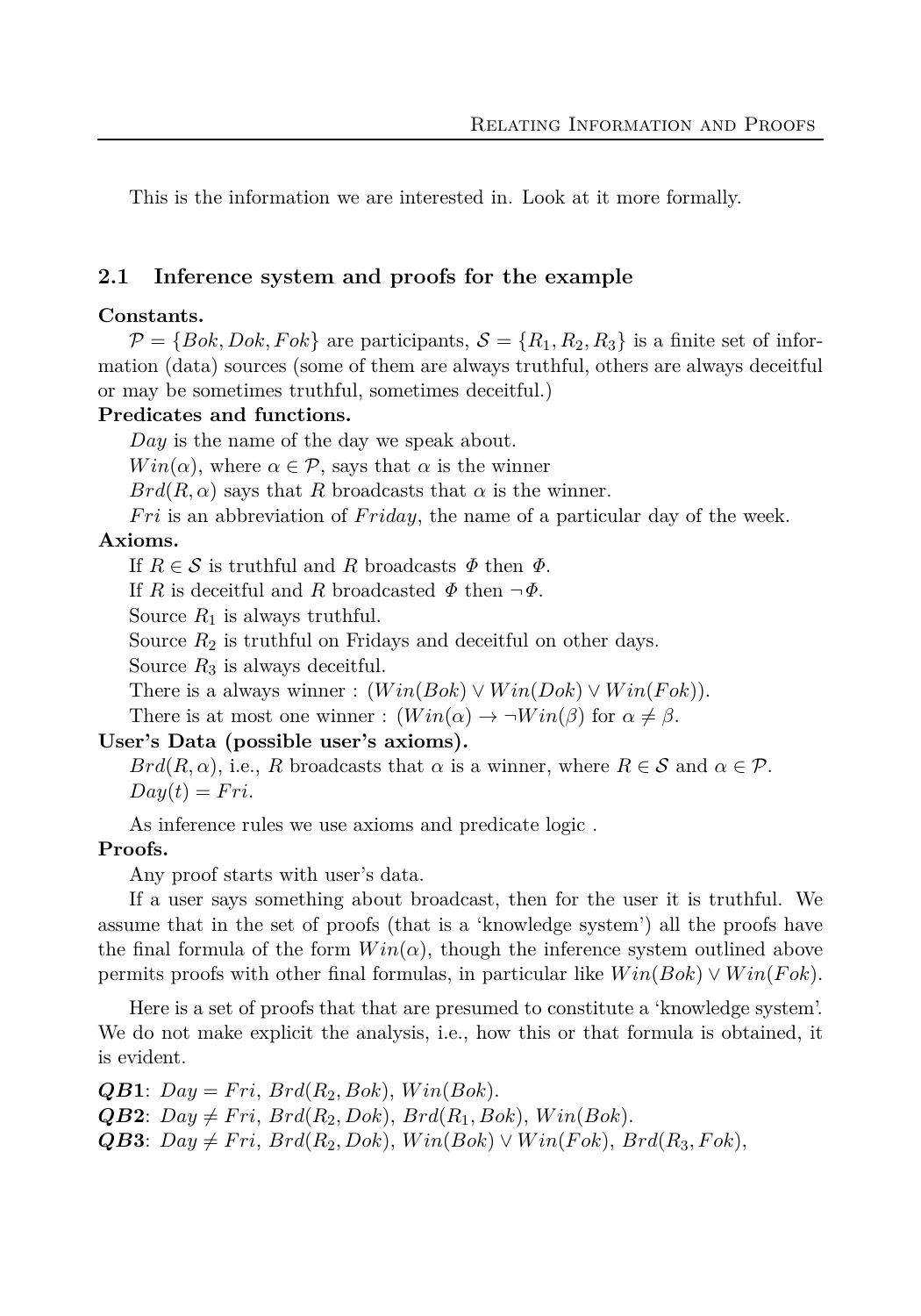$\neg Win(Fok), Win(Bok).$ *QD***1**: *Brd*(*R*1*, Dok*), *W in*(*Dok*). *QD***2**: *Day* = *F ri*, *Brd*(*R*3*, F ok*), *Brd*(*R*2*, Dok*), *W in*(*Dok*).  $QD3$ :  $Day = Fri$ ,  $Brd(R_3, Fok)$ ,  $Brd(R_1, Dok)$ ,  $Brd(R_2, Dok)$ ,  $Win(Dok)$ .  $QF1: Day \neq Fri, Brd(R_2, Dok), Win(Bok) \vee Win(Fok), Brd(R_3, Bok),$  $\neg Win(Bok), Win(Fok).$ 

## **3 Informativeness of Proofs**

How much of information one have in a proof? First, we describe a possible approach in terms related to the example (and to logic), and after that in section [4](#page-6-0) we give an abstract set-theoretic framework that do not mention logic.

The proofs we consider are proofs of responses to information queries. Any information query is something like  $\boldsymbol{Findx} \ \Phi(x)$  where  $\Phi(x)$  is a formula, an information property. An answer to such a query is a formula  $\Phi(\alpha)$  with a constant  $\alpha$ . And an information proof is proof of  $\Phi(\alpha)$ .

A knowledge system is a set of information proofs. In our setting all sets are finite.

As compared to probabilistic distributions, often with obscure origin, used in the evaluation of entropy, the knowledge system in our approach can be shared by all individuals involved. And the probabilistic measure that we use depends only on this knowledge system and not on individual vision of the situation.

### **3.1 Entropic Weight**

Notations:

- $\bullet$  A is a set of constants that are used in answers to queries.
- $\mathcal{F} = {\Phi(\alpha)}_{\alpha}$  is a set of answers.
- $Q$  is the set of all proofs.
- $\mathcal{Q}_{\Phi(\alpha)} = \mathcal{Q}_{\alpha} = \{Q \in \mathcal{Q} : Q \text{ is a proof of } \Phi(\alpha)\}\ Q_{\alpha} \text{ is a set of proofs of } \Phi(\alpha).$
- $q_{\alpha} = |Q_{\alpha}|, M = |A|.$

For simplicity we assume that for a given  $\alpha$  there is exactly one  $\Phi(\alpha)$  but it may have many different proofs.

• Probabilistic measure *P* on the proofs:  $P(Q_\alpha) = \frac{1}{M}$ ,  $P(Q) = \frac{1}{M \cdot q_\alpha}$  for  $Q \in \mathcal{Q}_\alpha$ .

The measure is based on the *principle of maximum uncertainty* that says that all answers are equiprobable, and for a given answer all its proofs are also equiprobable. Under this assumption the uncertainty is maximal.

A proof consists of formulas and of analysis, i.e., of references to the rules applied, but below we treat it as just a set of formulas.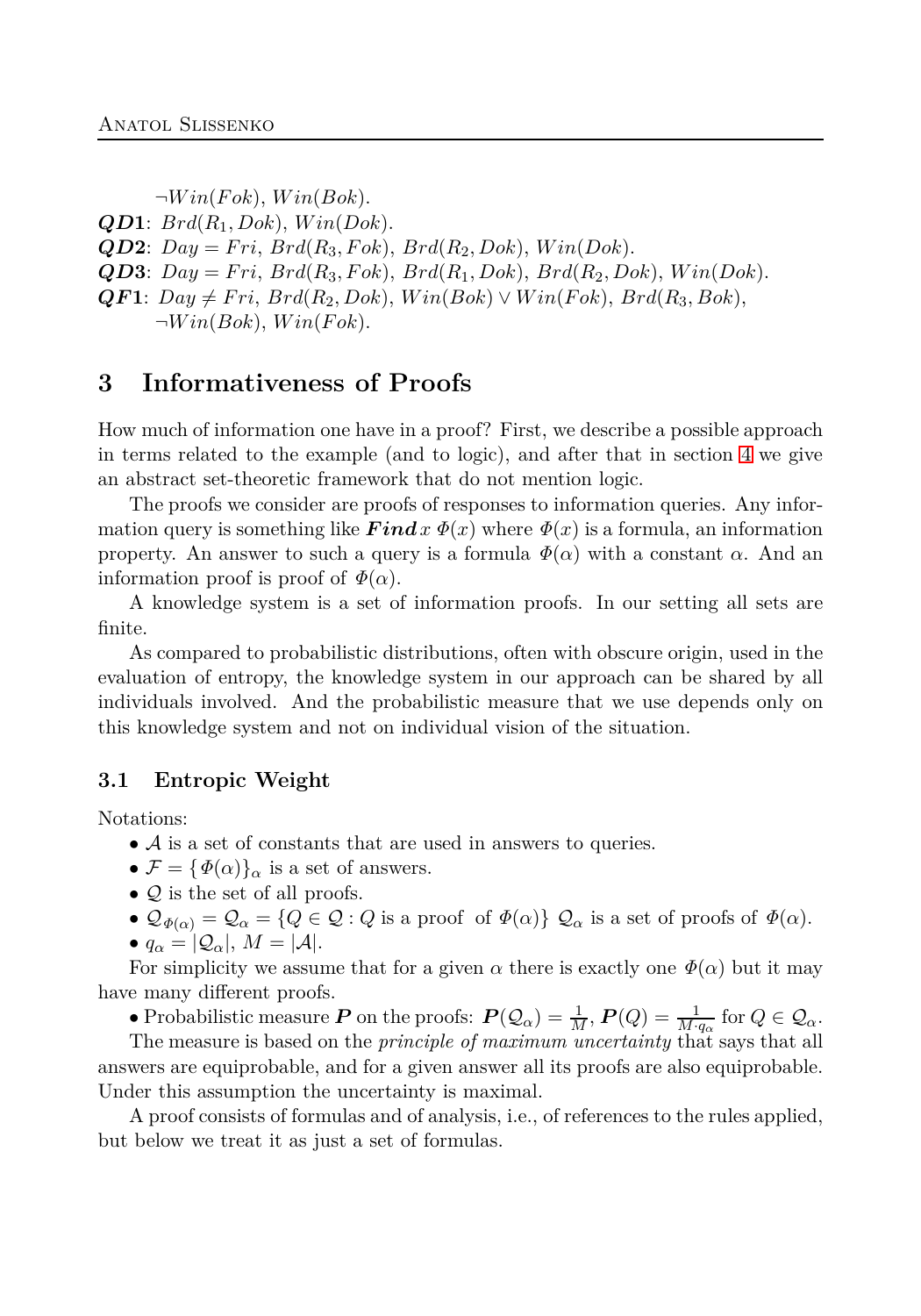We wish to measure 'informativeness' of a given proof. In other words, how one gets more and more information by obtaining bigger and bigger subsets of the proof.

To do it, for a given subset of a given proof we introduce entropic weight – a measure with a flavor of entropy that has properties corresponding to the intuition in the context under consideration.

<span id="page-4-0"></span>For a subset *S* of formulas of a proof we set  $E(S) = \{Q : S \subseteq Q\}$ , and define its *entropic weight* D(*S*):

$$
\mathcal{D}(S) = \mathcal{D}(E(S)) = -\sum_{\alpha} \mathbf{P}(E(S) \cap \mathcal{Q}_{\alpha}) \log \frac{\mathbf{P}(E(S) \cap \mathcal{Q}_{\alpha})}{\mathbf{P}(E(S))},\tag{1}
$$

here and below  $log_2$ .

<span id="page-4-1"></span>Taking into account that the sets  $(E(S) \cap Q_\alpha$  are disjoint,  $\bigcup_\alpha Q_\alpha = Q$ ,  $P(Q) = 1$ , and thus  $\sum_{\alpha} P(E(S) \cap Q_{\alpha}) = P(E(S))$  we can rewrite formula [\(1\)](#page-4-0) for  $\mathcal{D}(S)$  as:

$$
\mathcal{D}(S) = -\sum_{\alpha} \mathbf{P}(E(S) \cap \mathcal{Q}_{\alpha}) \log \mathbf{P}(E(S) \cap \mathcal{Q}_{\alpha}) + \mathbf{P}(E(S)) \log \mathbf{P}(E(S)) \tag{2}
$$

Notice that the notation  $\mathcal{D}(S)$  with argument *S*, and not  $E(S)$ , is in a way misleading: when *S* grows the argument *E*(*S*), that is in fact used, grows down (non strictly).

Entropic weight  $\mathcal{D}(S)$  has the following properties:

- (D1)  $\mathcal{D}(\emptyset) = \log M$  (maximal uncertainty)
- $(D2)$   $\mathcal{D}(S) = 0$  for any  $\alpha \in \mathcal{A}$  and any  $S \subseteq \mathcal{Q}_\alpha$  such that  $E(S) \subseteq \mathcal{Q}_\alpha$ (maximal certainty)
- (D3)  $\mathcal{D}(S)$  is non-increasing when *S* grows: if  $S \subseteq S'$  then  $\mathcal{D}(S) \ge \mathcal{D}(S')$ (the uncertainty does not grow with getting more and more of information).

For the proof see Proposition [1](#page-6-1) in section [4](#page-6-0) below.

In order to evaluate evolution of informativeness we look at what happens with entropic weight when the size of subsets *S* grows. How to choose subsets? We do it again according the principle of maximal uncertainty. Imagine that the choice is being done by an adversary who tries to maximize the uncertainty.

Look at the example.

#### **3.2 Entropic weight for the example**

The measure *P* of each proof *QBi*, *QDi*,  $1 \le i \le 3$ , is  $\frac{1}{9}$ , and that of *QF***1** is  $\frac{1}{3}$ ;  $\mathcal{Q}_{Bok} = \{QBi\}_{i=1,2,3}, \ \mathcal{Q}_{Dok} = \{QDi\}_{i=1,2,3}, \ \mathcal{Q}_{Fok} = \{QF1\}.$ 

Consider proof **QB1**. For one-element subset  $U_0 = \{Brd(R_2, Bok)\}\$  or  $U_0 =$  ${Win(Bok)}$  we have  $E(U_0) = \{QB\mathbf{1}\}\$ and  $D(U_0) = 0$  as follows from (D2). Such a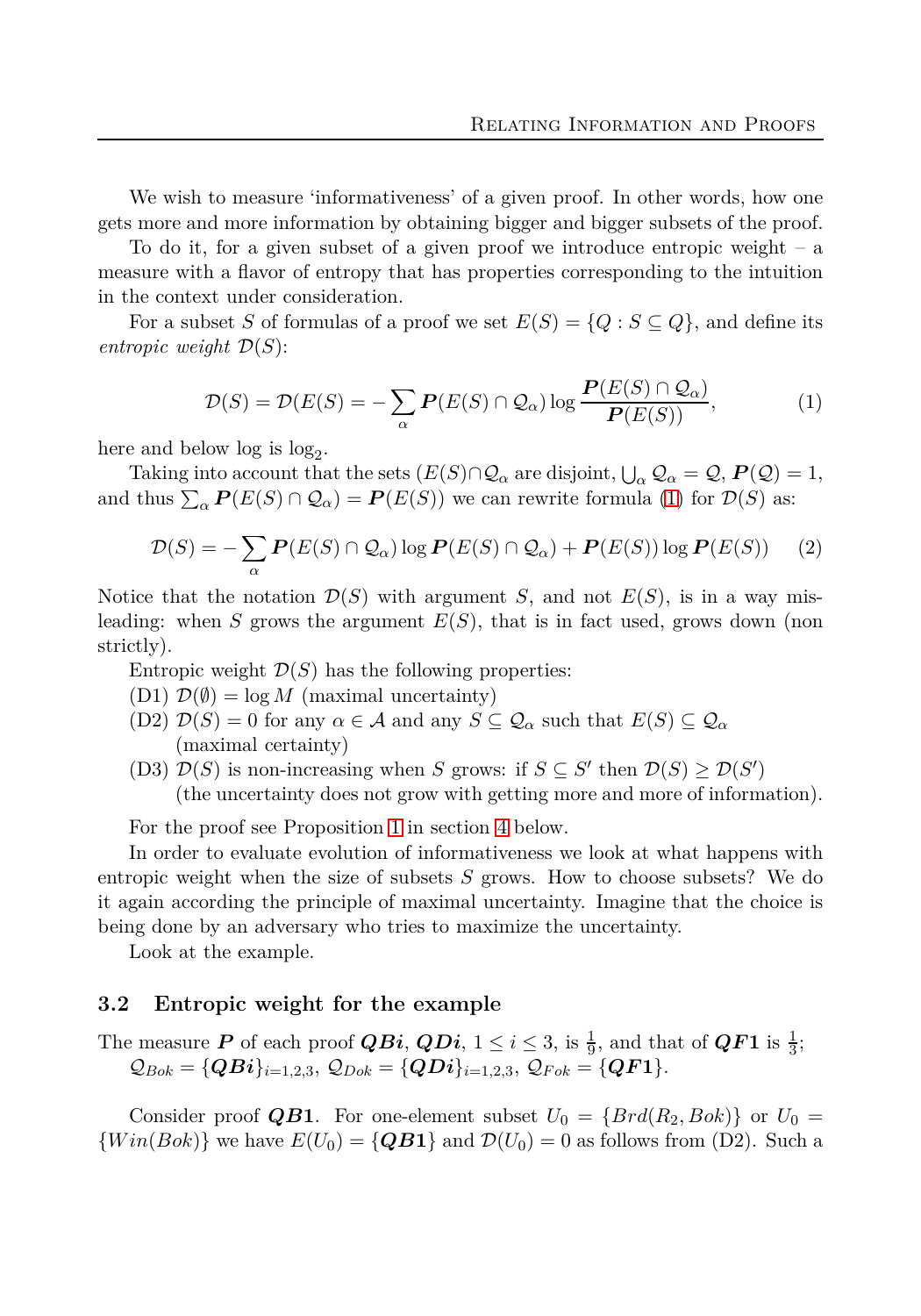choice of one-element subset does not give maximal entropic weight for one-element subsets.

Take the remaining one-element subset, namely,  $U_1 = \{Day = Fri\}$ . Then  $E(U_1) = \{QB1, QD2, QD3\}$ , and  $P(E(U_1)) = \frac{1}{9} + \frac{1}{9} + \frac{1}{9} = \frac{1}{3}$  $\frac{1}{3}$ .

The measures of intersections are: 
$$
P(E(U_1) \cap Q_{Bok}) = P({QB1}) = \frac{1}{9}
$$
,

*P*(*E*(*U*<sub>1</sub>) ∩  $Q_{Dok}$ ) = *P*({ $QD2, QD3$ }) =  $\frac{2}{9}$ , *P*(*E*(*U*<sub>1</sub>) ∩  $Q_{Fok}$ ) = *P*( $\emptyset$ ) = 0.

With [\(2\)](#page-4-1) we get

 $\mathcal{D}(U_1) = -\frac{1}{9}$  $rac{1}{9}$  log  $rac{1}{9} - \frac{2}{9}$  $\frac{2}{9} \log \frac{2}{9} + \frac{1}{3}$  $\frac{1}{3}$  log  $\frac{1}{3} \approx 0.31$ 

If we extend the set  $U_1$  in any way to  $U'_1$  we get  $\mathcal{D}(U'_1) = 0$  as follows from (D2). So for 1-element subsets of the proof *QB***1** the maximal entropic weight is approximately 0*.*31, and for 2-element subsets of the proof *QB***1** the maximal entropic weight is 0. The passage from 0*.*3 to 0 shows the speed of convergence to complete certainty.

Consider proof *QB***3**, and three sets

 $S_1 = \{Brd(R_2, Dok)\},\$ 

 $S_2 = \{Day \neq Fri, Brd(R_2, Dok)\},\$ 

 $S_3 = \{Day \neq Fri, Brd(R_2, Dok), Win(Bok) \vee Win(Fok)\}.$ 

These sets maximize the entropic weight for the sets of size respectively 1, 2, 3. We have  $E(S_1) = \{QB2, QB3, QD2, QD3, QF1\}, E(S_2) = \{QB2, QB3, QF1\},$  $E(S_3) = \{QB3, QF1\}, \text{ and } P(E(S_1)) = \frac{4}{9} + \frac{1}{3} = \frac{7}{9}$  $\frac{7}{9}$ ,  $P(E(S_2)) = \frac{2}{9} + \frac{1}{3} = \frac{5}{9}$  $\frac{5}{9}$ ,  $P(E(S_3)) = \frac{1}{9} + \frac{1}{3} = \frac{4}{9}$  $\frac{4}{9}$ .

For intersections of  $E(S_1)$  with  $\mathcal{Q}_{\alpha}$  we have  $E(S_1) \cap \mathcal{Q}_{Bok} = \{QB2, QB3\},$  $E(S_1) \cap Q_{Dok} = \{QD2, QD3\}, E(S_1) \cap Q_{Fok} = \{QF1\}, \text{and}$  $P(E(S_1) \cap Q_{Bok}) = P(E(S_1) \cap Q_{Dok}) = \frac{2}{9}, P(E(S_1) \cap Q_{Fok}) = \frac{1}{3}.$ 

For intersections of  $E(S_2)$  we have  $E(S_2) \cap Q_{Bok} = \{QB2, QB3\},\$ 

 $E(S_2) \cap \mathcal{Q}_{Dok} = \emptyset$ ,  $E(S_2) \cap \mathcal{Q}_{Fok} = \{QF1\}$ , and

 $P(E(S_2) \cap Q_{Bok}) = \frac{2}{9}, P(E(S_2) \cap Q_{Dok}) = 0, P(E(S_2) \cap Q_{Fok}) = \frac{1}{3}.$ 

For intersections of  $E(S_3)$  we have  $E(S_3) \cap \mathcal{Q}_{Bok} = \{QB3\}, E(S_3) \cap \mathcal{Q}_{Dok} = \emptyset$ ,  $E(S_3) \cap \mathcal{Q}_{Fok} = \{QF1\}, \text{ and } P(E(S_3) \cap \mathcal{Q}_{Bok}) = \frac{1}{9}, P(E(S_3) \cap \mathcal{Q}_{Dok}) = 0,$  $P(E(S_3) \cap Q_{Fok}) = \frac{1}{3}.$ 

We use [\(2\)](#page-4-1) to calculate the values of  $\mathcal{D}$ :  $\mathcal{D}(S_1) = -2\frac{2}{9}$  $rac{2}{9} \log \frac{2}{9} - \frac{1}{3}$  $rac{1}{3}$  log  $rac{1}{3} + \frac{7}{9}$  $\frac{7}{9}$   $\log \frac{7}{9} \approx 1.21$  $\mathcal{D}(S_2) = -\frac{2}{9} \log \frac{2}{9} - \frac{1}{3} \log 3 + \frac{5}{9} \log \frac{5}{9} \approx 0.54$  $\mathcal{D}(S_3) = -\frac{1}{9}$  $rac{1}{9}$  log  $rac{1}{9} - \frac{1}{3}$  $\frac{1}{3}\log 3 + \frac{3}{9}\log \frac{3}{9} \approx 0.36$ For bigger subsets *S* of *QB***3** we get  $\mathcal{D}(S) = 0$ .

The sequence of  $\mathcal{D}(S_k)$ , above corresponds to the values of function  $\delta(QB3, k)$ 

from section [4](#page-6-0) for  $k = 1, 2, 3$ . Notice that  $\mathcal{D}(S_i) = \max\{\mathcal{D}(S) : S \text{ is a subset of } \mathbf{Q}\mathbf{B}3 \wedge |S| = i\},\$  the sequence  $\mathcal{D}(S_1), \mathcal{D}(S_2), \mathcal{D}(S_3)$  shows speed of convergence of entropic weight to 0 for **QB3**.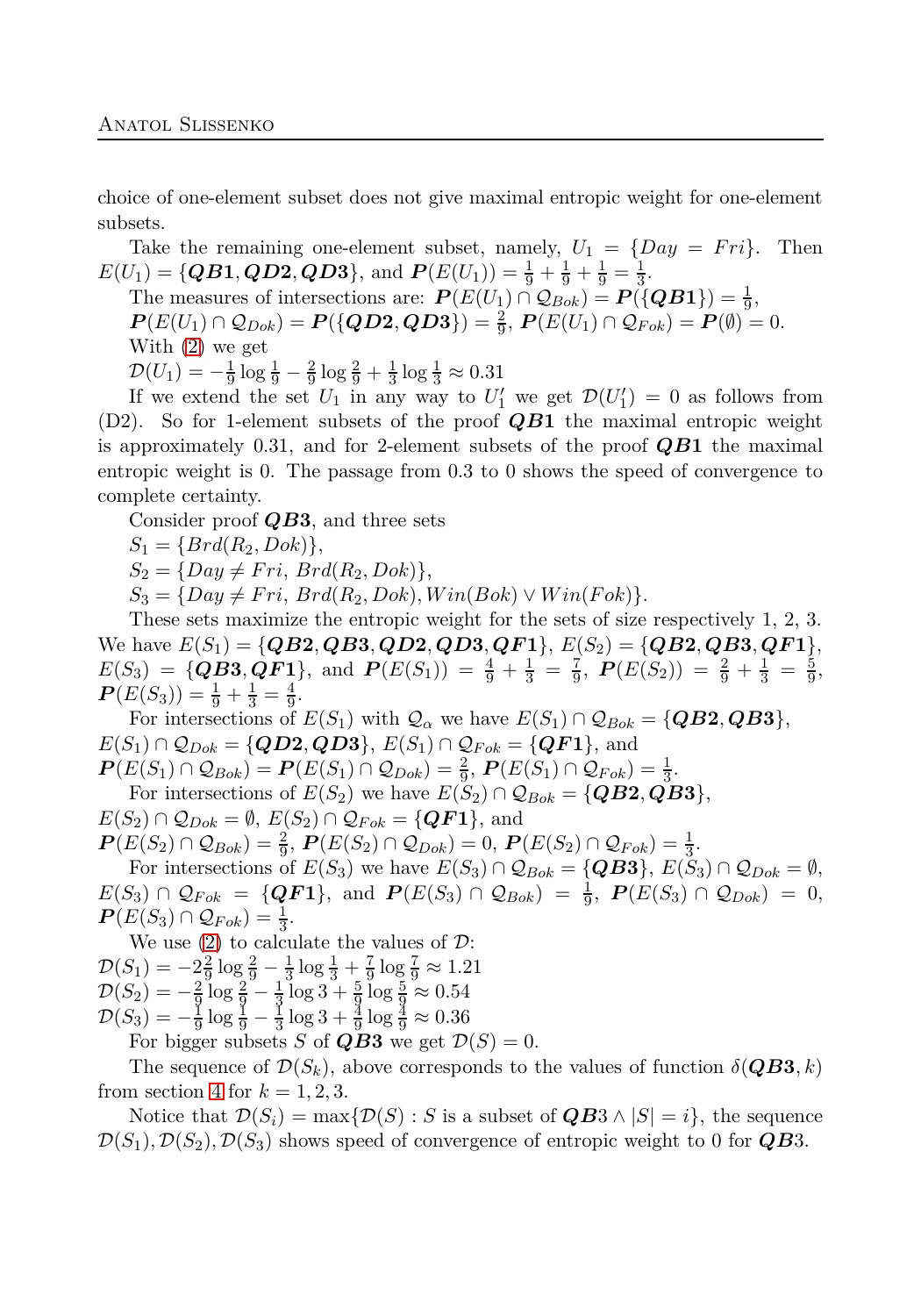We formulate these observations in an abstract form.

## <span id="page-6-0"></span>**4 Abstract Definition of Informativeness**

Notations:

•  $\mathcal F$  a set (it is a set of formulas that is not made explicit above); for generality we may treat formulas modulo some equivalence relation but we do not use this option, just mention it.

•  $\mathcal{G} \subset \mathcal{F}$  is a subset of  $\mathcal{F}$  (these are goals, it corresponds to  $\{\Phi(\alpha)\}_\alpha$  above),  $M = |\mathcal{G}|$ .

• Q a set of subsets of F (the set Q of proofs above); each  $Q \in \mathcal{Q}$  contains exactly one element of  $\mathcal G$ , its goal, and (for simplicity) each element of  $\mathcal G$  belongs to some  $Q \in \mathcal{Q}$ .

- $\mathcal{Q}_{\phi} = \{Q \in \mathcal{Q} : \phi \in Q\}$  for  $\phi \in \mathcal{G}$  (sets  $\mathcal{Q}_{\alpha}$  above).
- Probabilistic measure *P* on *Q*:  $P(Q_{\phi}) = \frac{1}{M}$  for  $\phi \in \mathcal{G}$ ;

$$
\boldsymbol{P}(Q) = \frac{1}{M \cdot |\mathcal{G}_{\phi}|} \text{ for } Q \in \mathcal{Q}_{\phi}.
$$

• Entropic weight. For a  $Q \in \mathcal{Q}$  and  $S \subseteq Q$  set  $E(S) = \{Q' \in \mathcal{Q} : S \subseteq Q'\}$  and

<span id="page-6-2"></span>
$$
\mathcal{D}(S) = -\sum_{\phi \in \mathcal{G}} \mathbf{P}(E(S) \cap \mathcal{Q}_{\phi}) \log \frac{\mathbf{P}(E(S) \cap \mathcal{Q}_{\phi})}{\mathbf{P}(E(S))},\tag{3}
$$

or equivalently

$$
\mathcal{D}(S) = -\sum_{\phi \in \mathcal{G}} \mathbf{P}(E(S) \cap \mathcal{Q}_{\phi}) \log \mathbf{P}(E(S) \cap \mathcal{Q}_{\phi}) + \mathbf{P}(E(S)) \log \mathbf{P}(E(S)). \tag{4}
$$

•  $\delta(Q, k) = \max\{D(S) : S \subseteq Q \wedge |S| = k\}$  for  $Q \in \mathcal{Q}$ . This function is nonincreasing when *k* grows, it may be used to characterize speed of convergence to certainty.

•  $\zeta(Q) = \min\{k : \delta(Q, k) = 0\}.$  Clearly,  $0 < \zeta(Q) \leq |Q|$ . This is the minimal size of subsets of a proof that guarantees certainty in the worst case.

•  $\frac{1}{|Q|} \sum_{i=1}^{i=|Q|} \delta(Q, i)$  is an average entropic weight of *Q*.

 $\bullet$   $\frac{1}{\zeta(Q)-1} \sum_{i=1}^{i=\zeta(Q)-1} (\delta(Q,k)(i) - \delta(Q,k)(i+1)$  is an average speed of convergence to certainty.

#### <span id="page-6-1"></span>**Proposition 1.**

 $(D1)$   $\mathcal{D}(\emptyset) = \log M$  *(maximal uncertainty)*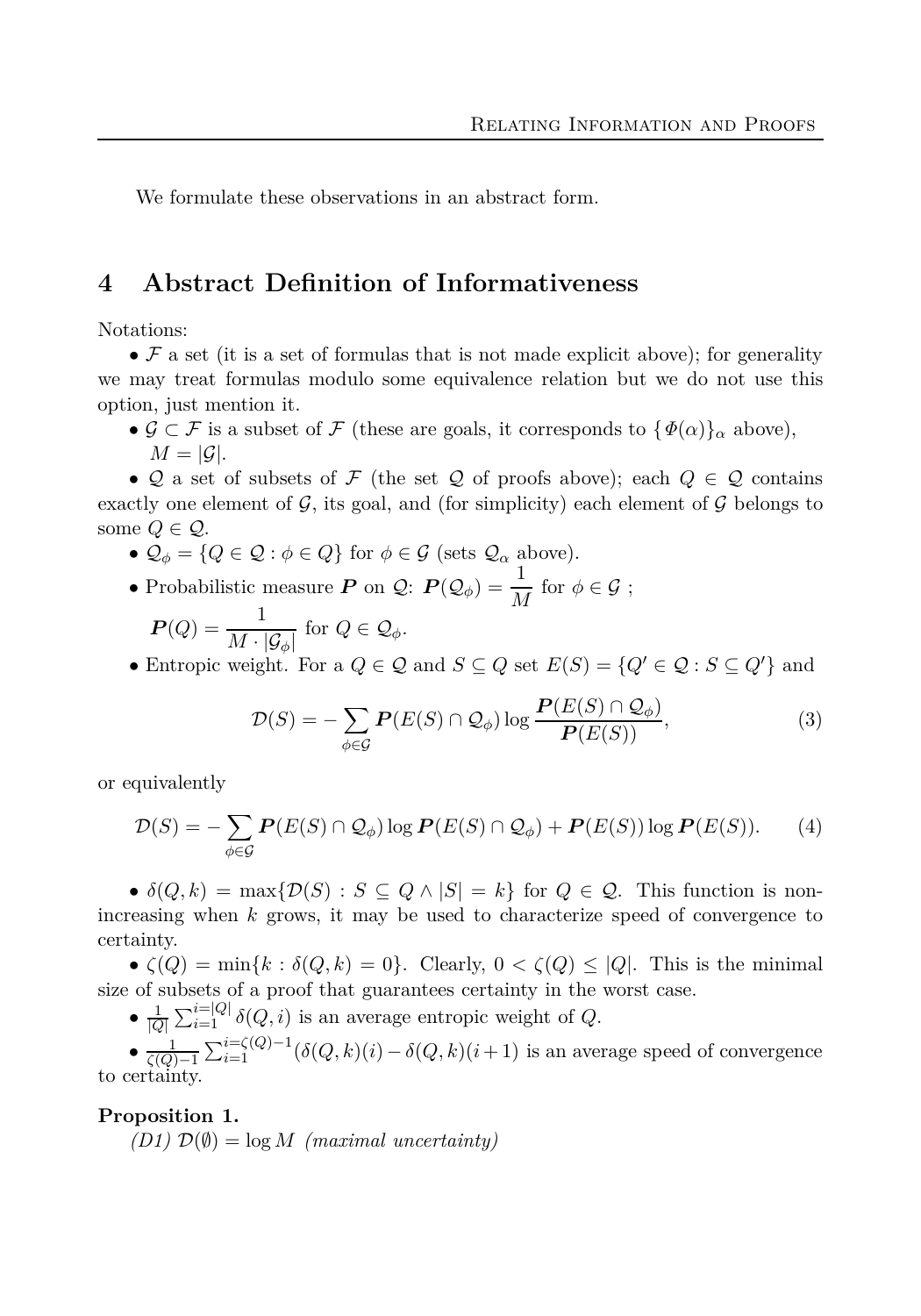- *(D2)*  $\mathcal{D}(S) = 0$  *for any*  $\phi \in \mathcal{G}$  *and any*  $S \subseteq \mathcal{Q}_\phi$  *such that*  $E(S) \subseteq \mathcal{Q}_\phi$ *(maximal certainty)*
- *(D3)*  $\mathcal{D}(S)$  *(in fact,*  $\mathcal{D}(E(S))$ *) is non-increasing when its argument S grows: if*  $S \subseteq S'$  *then*  $\mathcal{D}(S) \ge \mathcal{D}(S')$ *(the uncertainty does not grow up with getting more information).*

#### **Proof**

(D1). Indeed,  $E(\emptyset) = Q$ ,  $P(Q) = 1$ ,  $\mathcal{D}(\mathcal{Q}) = -\sum_{\alpha} \boldsymbol{P}(\mathcal{Q}_{\alpha}) \log \frac{\boldsymbol{P}(\mathcal{Q}_{\alpha})}{1} = -\sum_{\alpha} \frac{1}{M} \log \frac{1}{M} = \log M.$ (D2). Take  $E(S) \subseteq \mathcal{Q}_\alpha$ . Then  $\mathcal{D}(S) = -P(E(S)) \log \frac{E(S)}{E(S)} = 0$ ,

 $E(S) \cap \mathcal{Q}_{\beta} = \emptyset$  for  $\beta \neq \alpha$  and thus  $P(E(S) \cap \mathcal{Q}_{\beta}) = 0$ .

Proof of  $(D3)$  can be done along the lines of the proof of similar property for the entropic weight introduced in [\[3\]](#page-8-2).

Take any function of continuous time  $S(t) \subseteq \mathcal{F}$  such that  $S(t_0) \subseteq S(t_1)$  for  $t_0 \leq t_1$ . Then  $E(S_1) \subseteq E(S_0)$ 

Let  $x_{\phi}(t)$  be a differentiable function, non-increasing when *t* goes from  $t_0$  to  $t_1$ , such that  $x_{\phi}(t_0) = P(E(S(t_0)) \cap \mathcal{Q}_{\phi})$  and  $x_{\phi}(t_1) = P(E(S(t_1) \cap \mathcal{Q}_{\phi})$ . Clearly, such a function exists and even can be easily constructed.

We have  $\sum_{\phi} x_{\phi}(t_j) = P(E(S(t_j))), j = 0, 1.$ 

Set  $p(t) = -\sum_{\phi} x_{\phi}(t) \log x_{\phi}(t) + (\sum_{\phi} x_{\phi}(t)) \log (\sum_{\phi} x_{\phi}(t)).$ Then from [\(4\)](#page-6-2) we see that  $p(t_i) = \mathcal{D}(S(t_i))$ .

<span id="page-7-0"></span>We have  $0 \le x_{\phi}(t) \le \frac{1}{M}$  and  $0 \le \sum_{\phi} x_{\phi}(t) \le 1$ .

Assume that  $S(t_0)$  is not empty, otherwise (D3) is trivial because of (D1). In this case  $0 < x_{\phi}(t_1) \leq x_{\phi}(t) \leq x_{\phi}(t_0)$ . Take derivative of  $p(t)$  over *t* (recall that  $\log z = \frac{\ln z}{\ln 2}$ :

$$
p'(t) = -\sum_{\phi} \left( x_{\phi}' \log x_{\phi} + x_{\phi} \frac{x_{\phi}'}{x_{\phi} \cdot \ln 2} \right) +
$$

$$
\left( \sum_{\phi} x_{\phi}' \right) \log \left( \sum_{\phi} x_{\phi} \right) + \left( \sum_{\phi} x_{\phi} \right) \frac{\left( \sum_{\phi} x_{\phi}' \right)}{\left( \sum_{\phi} x_{\phi} \right) \ln 2} =
$$

$$
-\sum_{\phi} \left( x_{\phi}' \log x_{\phi} + \frac{x_{\phi}'}{\ln 2} \right) + \sum_{\phi} \left( x_{\phi}' \log \left( \sum_{\phi} x_{\phi} \right) + \frac{x_{\phi}'}{\ln 2} \right) = \sum_{\phi} x_{\phi}' \cdot \log \frac{\left( \sum_{\phi} x_{\phi} \right)}{x_{\phi}} \tag{5}
$$

The functions  $x_{\phi}$  are non-increasing, thus  $x'_{\phi} \leq 0$ . As  $\sum_{\phi} x_{\phi} \geq x_{\phi}$  the value of [\(5\)](#page-7-0) is non-positive, hence  $p(t)$  is non-increasing when  $S(t)$  increases. QED.